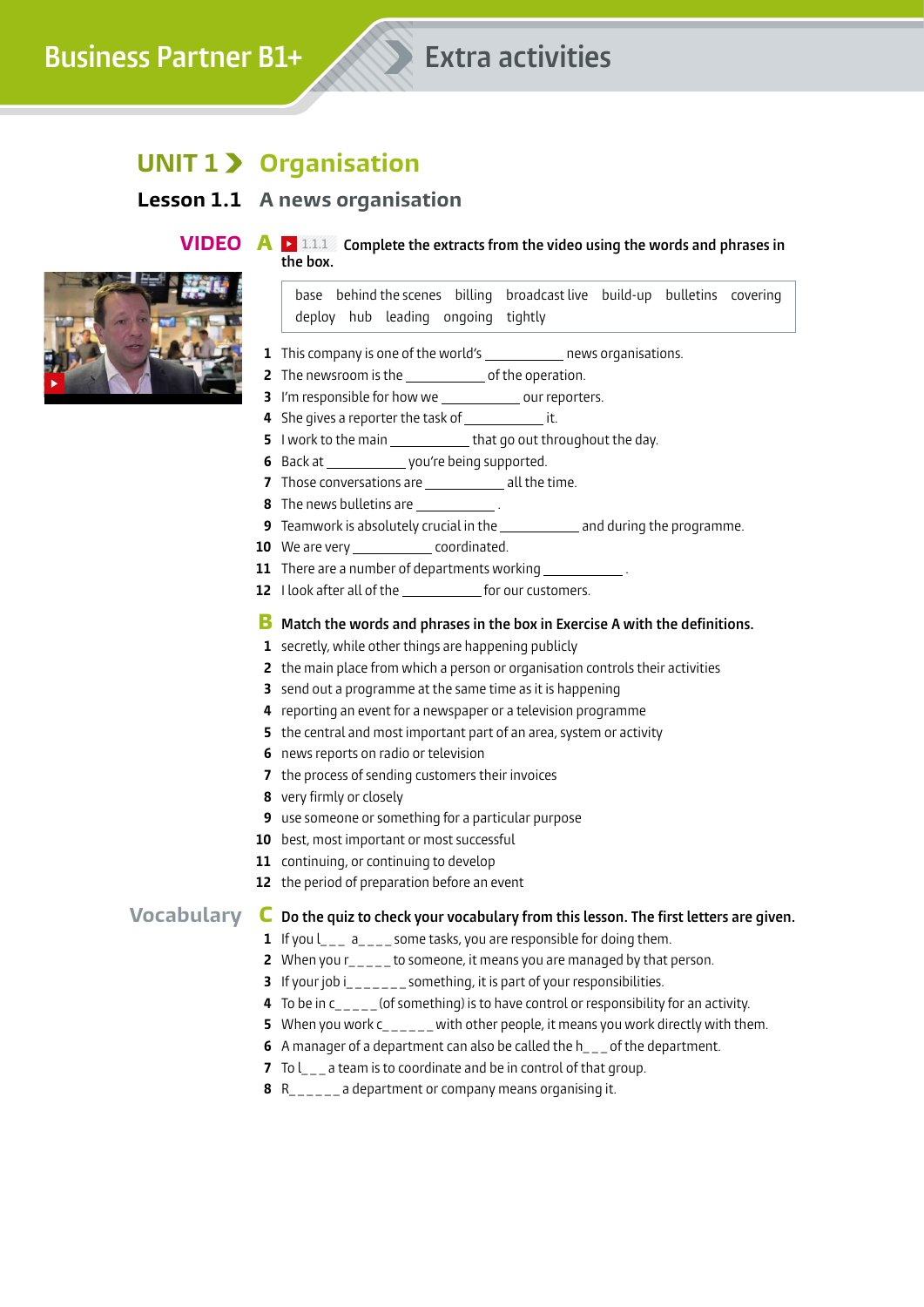## **UNIT 1 Organisation**

#### **Lesson 1.2 Innovative organisations**

**Listening A**  $\blacklozenge$  Ext 1.01 Complete the extracts from the programme with the words and **phrases in the box. Then listen again and check your answers.** 

> bureaucratic decision-making delegated fabric job title join organisational chart successful

- Well, is generally slow.
- This type of company can be very \_\_\_\_\_\_\_\_\_\_\_\_ and inefficient.
- … there are examples of innovative organisations which do things differently.
- W. L. Gore is probably best known for the Gore-Tex, isn't it?
- Today, the company still has no traditional
- ... she's one of the few people at the company who has a(n) \_\_\_\_\_\_\_\_\_\_\_\_\_\_\_\_\_
- Now all the functions of the company have been \_\_\_\_\_\_\_\_\_\_\_\_ to teams called 'circles'.
- Staff can either start a new circle or **comediate the circle** ...

#### **Grammar B** Choose the correct option to complete the sentences. Why is the option correct?

- I'm sure we are *having* / *going to have* to do more work next week.
- What time *are you doing* / *do you do* the exam tomorrow?
- I phoned her earlier and we *are meeting* / *meet* at 9 a.m. tomorrow.
- The satellite images show it's *going to rain* / *raining* soon.
- I have to go to the bank now. It *closes* / *is closing* at 5 o'clock.
- She is *going to look* / *looking* for work when she gets to London.
- The exhibition *doesn't finish / isn't going to finish* until the end of January.
- He's *going to ask* / *asking* his boss for a pay rise on Monday.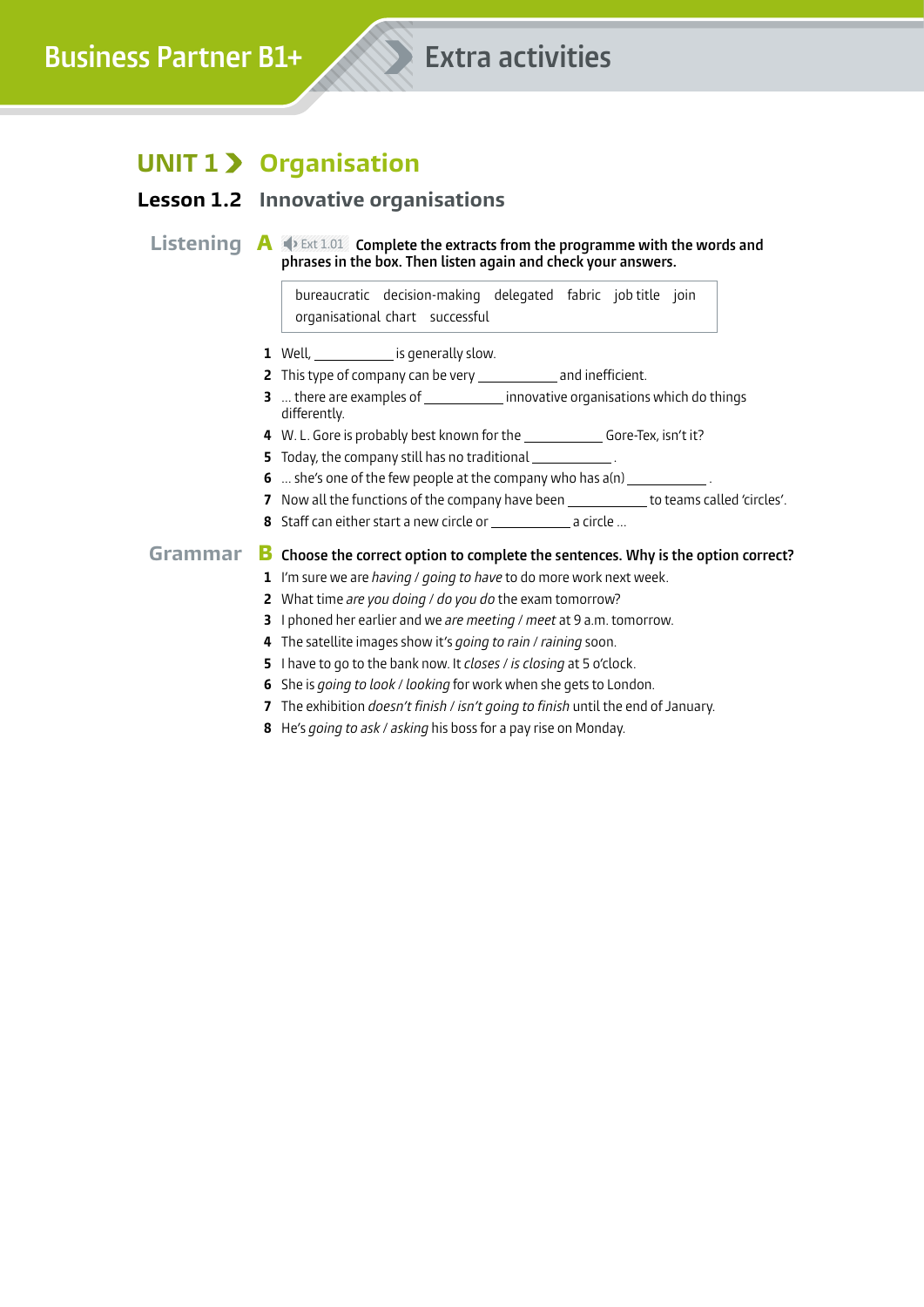# **UNIT 1 Organisation**

### **Lesson 1.3** Communication skills: Managing first meetings

### **Functional A** Correct the wrong word in each phrase.

### **language 1** How's it doing?

- Thank you for going today.
- Did you have a good travel?
- Good to finally know you in person.
- Have you known Stephanie before?
- Take a good trip home.
- Let's go to have lunch.
- Lovely to see you more.
- Sorry for leave so soon.
- Alistair, she is Stephanie.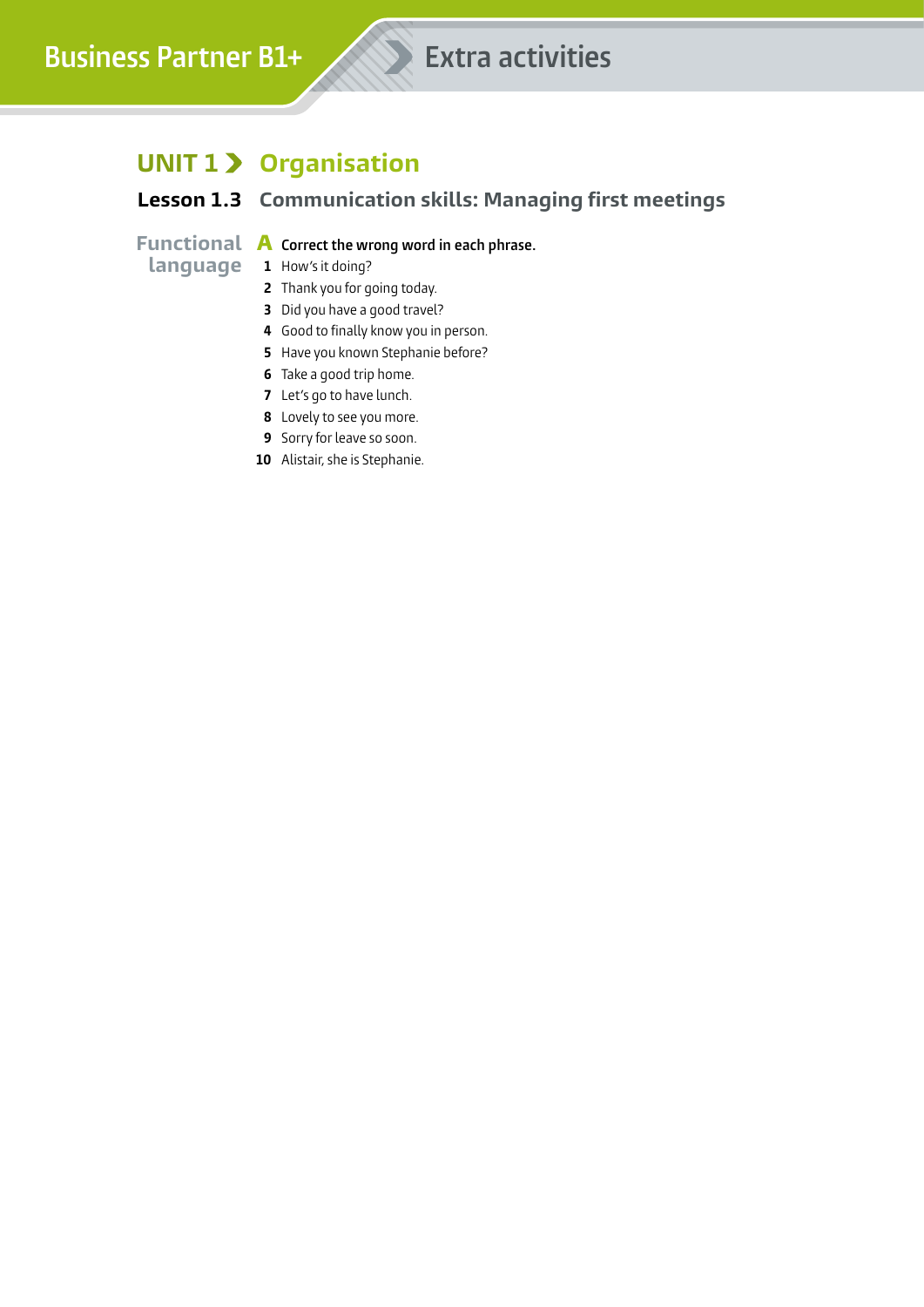## **UNIT 1 Organisation**

#### **Lesson 1.4** Business skills: Small talk in first meetings

#### **Functional A** Match 1-6 with a-f to make small talk questions.

**language**

### How many **a** will it take to get to the airport later?

- How far **b** I get to the football stadium? Is it best to take a taxi?
- How long **c** I show you around the office first?
- How much **d** is the office from the centre?
- 
- How about **e** people work here?
- How can **f** does it cost to eat out here?

#### **B** Put the words in the correct order to make sentences about travel problems.

- 1 two / was / My / delayed / hours / flight / for
- office / find / taxi / The / couldn't / the / driver
- you / battery / so / call / was / My / couldn't / flat / I
- my / left / train / I / laptop / think / the / I / on
- couldn't / you / hotel / The / me / made / booking / find / the / for
- buy / because / luggage / didn't / need / I / to / some / arrive / my / clothes